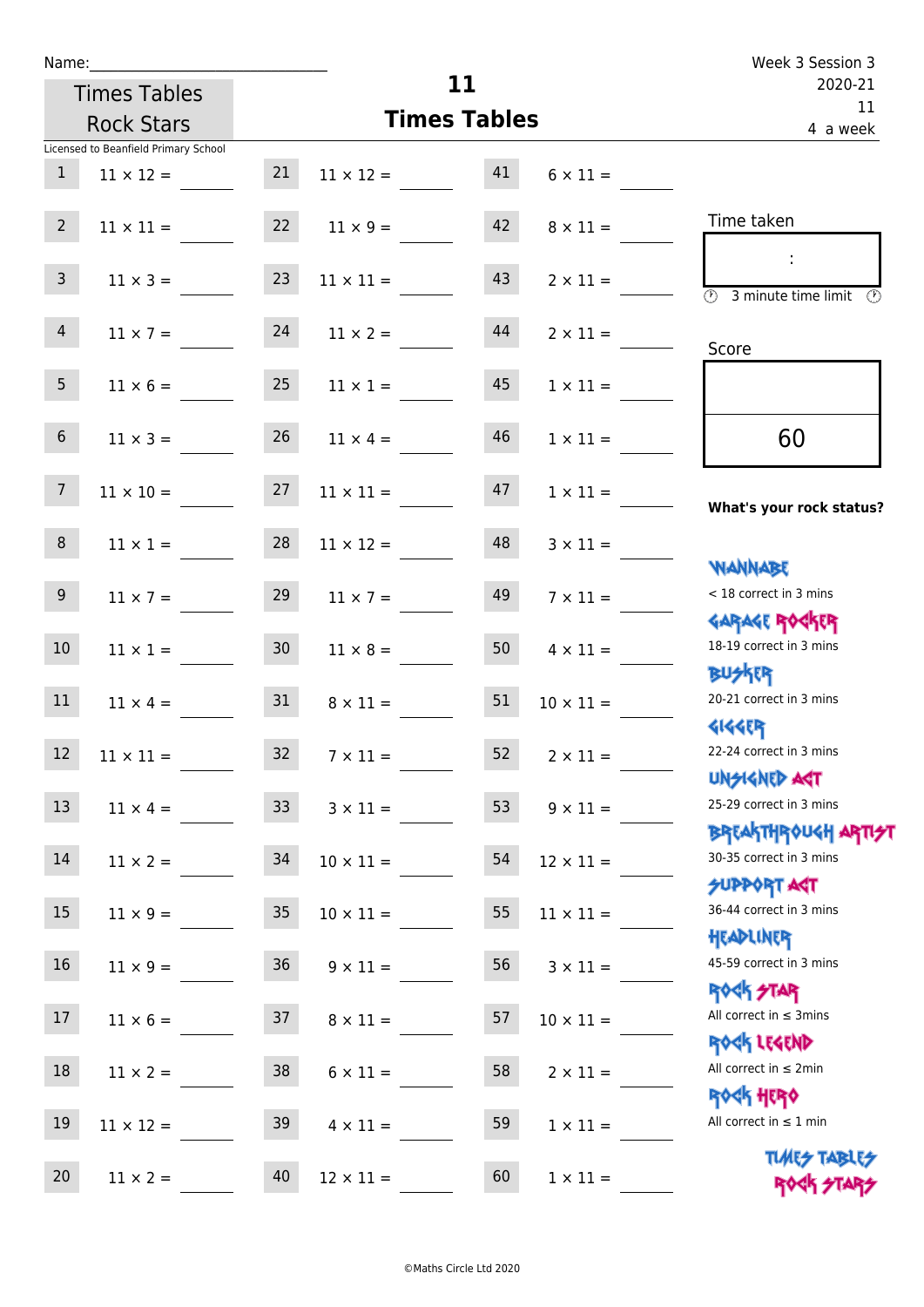| Name:          |                                                          |    |                       |                            |                            |    |                   | Week 3 Session 4                                                                 |
|----------------|----------------------------------------------------------|----|-----------------------|----------------------------|----------------------------|----|-------------------|----------------------------------------------------------------------------------|
|                | <b>Times Tables</b>                                      |    |                       |                            | 11                         |    |                   | 2020-21<br>11                                                                    |
|                | <b>Rock Stars</b>                                        |    |                       |                            | <b>Times Tables</b>        |    |                   | 4 a week                                                                         |
| $\mathbf{1}$   | Licensed to Beanfield Primary School<br>11<br>$\times$ 9 | 13 | $11\,$<br>$\times$ 5  | 11<br>25<br>$\times$ 12    | 11<br>37<br>$\times$ 5     | 49 | 11<br>$\times$ 6  |                                                                                  |
| $\overline{2}$ | 11<br>$\times$ 6                                         | 14 | 11<br>$\times$ 5      | 11<br>26<br>$\times$ 11    | 11<br>38<br>$\times$ 10    | 50 | 11<br>$\times$ 12 | Time taken<br>$\ddot{\phantom{a}}$<br>$\circled{r}$<br>3 minute time limit<br>(F |
| $\overline{3}$ | 11<br>$\times$ 7                                         | 15 | 11<br>$\times 8$      | 11<br>27<br>$\times$ 8     | 11<br>39<br>$\times$ 1     | 51 | 11<br>$\times 1$  | Score                                                                            |
| $\overline{4}$ | 11<br>$\times$ 10                                        | 16 | 11<br>$\times$ 2      | 11<br>28<br>$\times$ 12    | 11<br>40<br>$\times$ 3     | 52 | 11<br>$\times$ 5  | 60                                                                               |
| 5              | 11<br>$\times$ 9                                         | 17 | $11\,$<br>$\times$ 11 | $11\,$<br>29<br>$\times$ 7 | 11<br>41<br>$\times$ 1     | 53 | 11<br>$\times$ 7  | Add up your time<br><b>Mins</b><br>S1                                            |
| $6\,$          | 11<br>$\times 8$                                         | 18 | 11<br>$\times$ 7      | $11\,$<br>30<br>$\times$ 5 | $11\,$<br>42<br>$\times 8$ | 54 | 11<br>$\times 1$  | <b>S4</b><br><b>Contract Contract</b>                                            |
| $\overline{7}$ | 11<br>$\times$ 1                                         | 19 | 11<br>$\times$ 10     | 11<br>31<br>$\times$ 4     | 11<br>43<br>$\times$ 12    | 55 | 11<br>$\times$ 4  | <b>Total</b><br><b>Secs</b>                                                      |
| $\,8\,$        | 11<br>$\times$ 3                                         | 20 | 11<br>$\times$ 11     | $11\,$<br>32<br>$\times$ 7 | $11\,$<br>44<br>$\times$ 2 | 56 | 11<br>$\times$ 7  | S2                                                                               |
| $9$            | 11<br>$\times$ 12                                        | 21 | $11\,$<br>$\times$ 5  | $11\,$<br>33<br>$\times$ 6 | 11<br>45<br>$\times$ 7     | 57 | 11<br>$\times$ 9  | <b>Total</b>                                                                     |
| 10             | 11<br>$\times$ 8                                         | 22 | 11<br>$\times$ 3      | $11\,$<br>34<br>$\times$ 4 | 11<br>46<br>$\times$ 7     | 58 | 11<br>$\times$ 1  | Add up your score                                                                |
| 11             | $11\,$<br>$\times$ 11                                    | 23 | 11<br>$\times$ 3      | $11\,$<br>35<br>$\times$ 3 | 11<br>47<br>$\times$ 5     | 59 | 11<br>$\times$ 11 | S3<br>$\begin{tabular}{c} Total \end{tabular}$                                   |
| 12             | 11<br>$\times 10$                                        | 24 | 11<br>$\times$ 1      | $11\,$<br>36<br>$\times$ 8 | 11<br>48<br>$\times$ 1     | 60 | 11<br>$\times$ 8  |                                                                                  |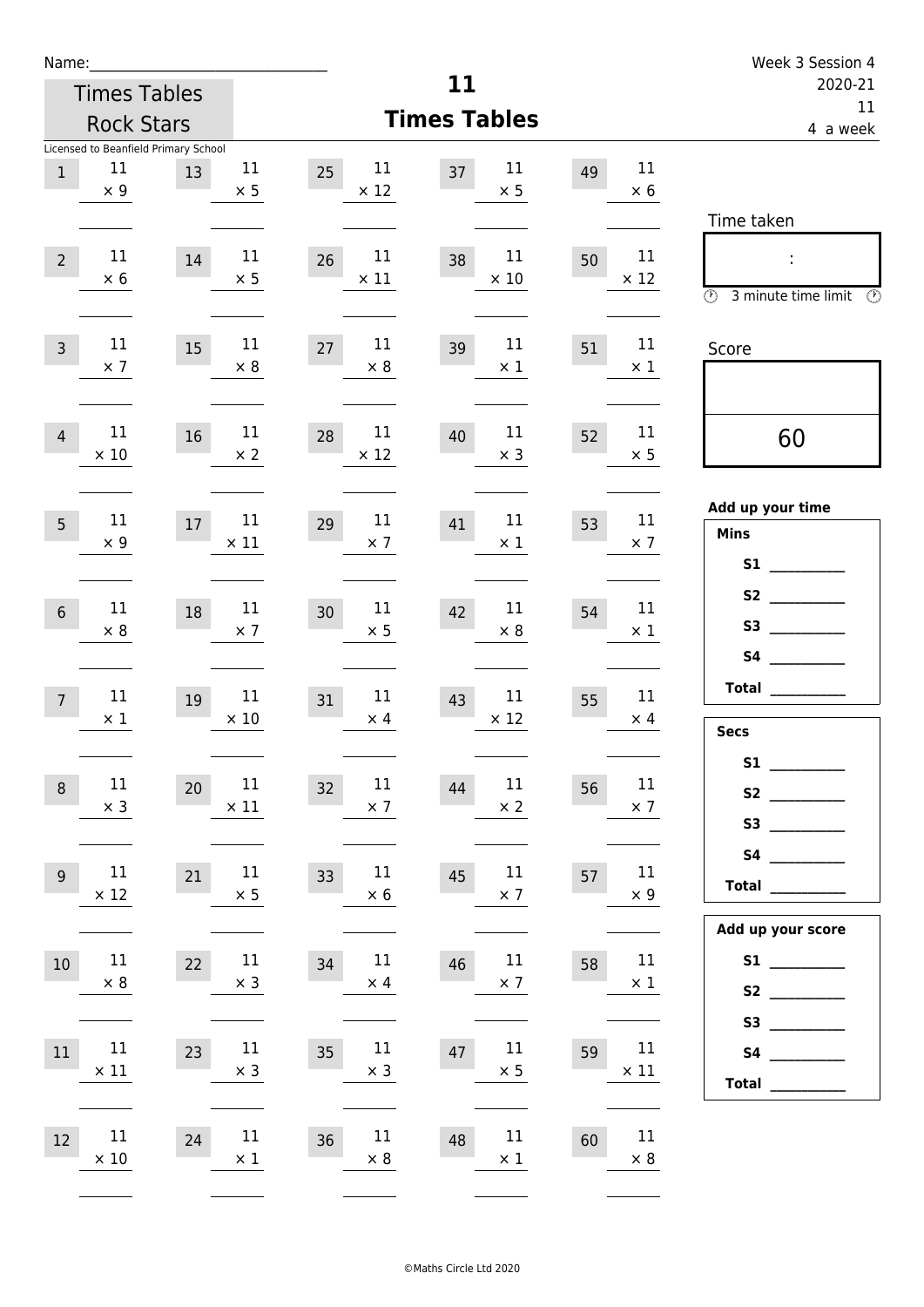| Week 4 Session 1                                 |                  |                     |                 |    |                                      | Name:          |
|--------------------------------------------------|------------------|---------------------|-----------------|----|--------------------------------------|----------------|
| 2020-21                                          |                  | 11                  |                 |    | <b>Times Tables</b>                  |                |
| 11<br>4 a week                                   |                  | <b>Times Tables</b> |                 |    | <b>Rock Stars</b>                    |                |
|                                                  |                  |                     |                 |    | Licensed to Beanfield Primary School |                |
|                                                  | $2 \times 11 =$  | 41                  | $11 \times 1 =$ | 21 | $11 \times 4 =$                      | 1              |
| Time taken                                       | $8 \times 11 =$  | 42                  | $11 \times 7 =$ | 22 | $11 \times 10 =$                     | $\overline{2}$ |
| ÷<br>3 minute time limit<br>$\circledcirc$<br>P) | $1 \times 11 =$  | 43                  | $11 \times 9 =$ | 23 | $11 \times 4 =$                      | 3              |
| Score                                            | $5 \times 11 =$  | 44                  | $11 \times 3 =$ | 24 | $11 \times 10 =$                     | 4              |
|                                                  | $12 \times 11 =$ | 45                  | $11 \times 6 =$ | 25 | $11 \times 7 =$                      | 5              |
| 60                                               | $3 \times 11 =$  | 46                  | $11 \times 9 =$ | 26 | $11 \times 8 =$                      | $6\phantom{1}$ |

## **What's** cock status?

| $<$ 18 correct in 3 mins |  |  |  |  |  |
|--------------------------|--|--|--|--|--|
| <b>GARAGE ROCKER</b>     |  |  |  |  |  |
| 18-19 correct in 3 mins  |  |  |  |  |  |
| <b>BUSKRR</b>            |  |  |  |  |  |
| 20-21 correct in 3 mins  |  |  |  |  |  |
| <b>4144EP</b>            |  |  |  |  |  |
| 22-24 correct in 3 mins  |  |  |  |  |  |
| <b>UNSIGNED AGT</b>      |  |  |  |  |  |
| 25-29 correct in 3 mins  |  |  |  |  |  |

## u<mark>gh arti<del>s</del>t</mark>

3 mins

## $\overline{\P}$ 3 mins

3 mins

 $min<sub>s</sub>$ 

 $min$ 

min

**TABLES K STARS** 

|                                                | $1 \times 11 =$  | 43 | $11 \times 9 =$  | 23              | $11 \times 4 =$  | $\overline{3}$  |
|------------------------------------------------|------------------|----|------------------|-----------------|------------------|-----------------|
| $\overline{\circlearrowright}$<br>3 minute tim |                  |    |                  |                 |                  |                 |
|                                                | $5 \times 11 =$  | 44 | $11 \times 3 =$  | 24              | $11 \times 10 =$ | $\overline{4}$  |
| Score                                          |                  |    |                  |                 |                  |                 |
|                                                | $12 \times 11 =$ | 45 | $11 \times 6 =$  | 25              | $11 \times 7 =$  | 5 <sub>1</sub>  |
| 60                                             | $3 \times 11 =$  | 46 | $11 \times 9 =$  | 26              | $11 \times 8 =$  | 6               |
|                                                | $10 \times 11 =$ | 47 | $11 \times 2 =$  | 27              | $11 \times 10 =$ | 7 <sup>7</sup>  |
| What's your ro                                 |                  |    |                  |                 |                  |                 |
| <b>JAANABE</b>                                 | $9 \times 11 =$  | 48 | $11 \times 2 =$  | 28              | $11 \times 9 =$  | 8 <sup>°</sup>  |
| < 18 correct in 3 r                            | $1 \times 11 =$  | 49 | $11 \times 1 =$  | 29              | $11 \times 2 =$  | 9 <sub>o</sub>  |
| <b>GARAGE ROG</b>                              |                  |    |                  |                 |                  |                 |
| 18-19 correct in 3                             | $9 \times 11 =$  | 50 | $11 \times 3 =$  | 30 <sub>o</sub> | $11 \times 9 =$  | 10 <sup>°</sup> |
| <b>BUSKR</b>                                   |                  |    |                  |                 |                  |                 |
| 20-21 correct in 3                             | $5 \times 11 =$  | 51 | $7 \times 11 =$  | 31              | $11 \times 8 =$  | 11              |
| <b>4144ER</b><br>22-24 correct in 3            |                  |    |                  |                 |                  |                 |
| <b>UNSIGNED AS</b>                             | $7 \times 11 =$  | 52 | $8 \times 11 =$  | 32 <sub>2</sub> | $11 \times 12 =$ | 12              |
| 25-29 correct in 3                             | $8 \times 11 =$  | 53 | $11 \times 11 =$ | 33 <sup>°</sup> | $11 \times 10 =$ | 13              |
| <b>BREAKTHROU</b>                              |                  |    |                  |                 |                  |                 |
| 30-35 correct in 3                             | $4 \times 11 =$  | 54 | $2 \times 11 =$  | 34              | $11 \times 8 =$  | 14              |
| <b>SUPPORT AG</b>                              |                  |    |                  |                 |                  |                 |
| 36-44 correct in 3                             | $9 \times 11 =$  | 55 | $8 \times 11 =$  | 35 <sub>2</sub> | $11 \times 12 =$ | 15              |
| HEADLINER                                      |                  |    |                  |                 |                  |                 |
| 45-59 correct in 3<br>ROCK STAR                | $5 \times 11 =$  | 56 | $12 \times 11 =$ | 36              | $11 \times 11 =$ | 16              |
| All correct in $\leq 3$ m                      | $5 \times 11 =$  | 57 | $2 \times 11 =$  | 37              | $11 \times 5 =$  | 17              |
| ROCK LEGEND                                    |                  |    |                  |                 |                  |                 |
| All correct in $\leq 2m$                       | $5 \times 11 =$  | 58 | $3 \times 11 =$  | 38              | $11 \times 4 =$  | 18              |
| <b>ROCK HERO</b>                               |                  |    |                  |                 |                  |                 |
| All correct in $\leq 1$ r                      | $11 \times 11 =$ | 59 | $11 \times 11 =$ | 39              | $11 \times 6 =$  | 19              |
| <b>TLARS</b>                                   |                  |    |                  |                 |                  |                 |
| <b>ROGI</b>                                    | $11 \times 11 =$ | 60 | $12 \times 11 =$ | 40              | $11 \times 10 =$ | 20              |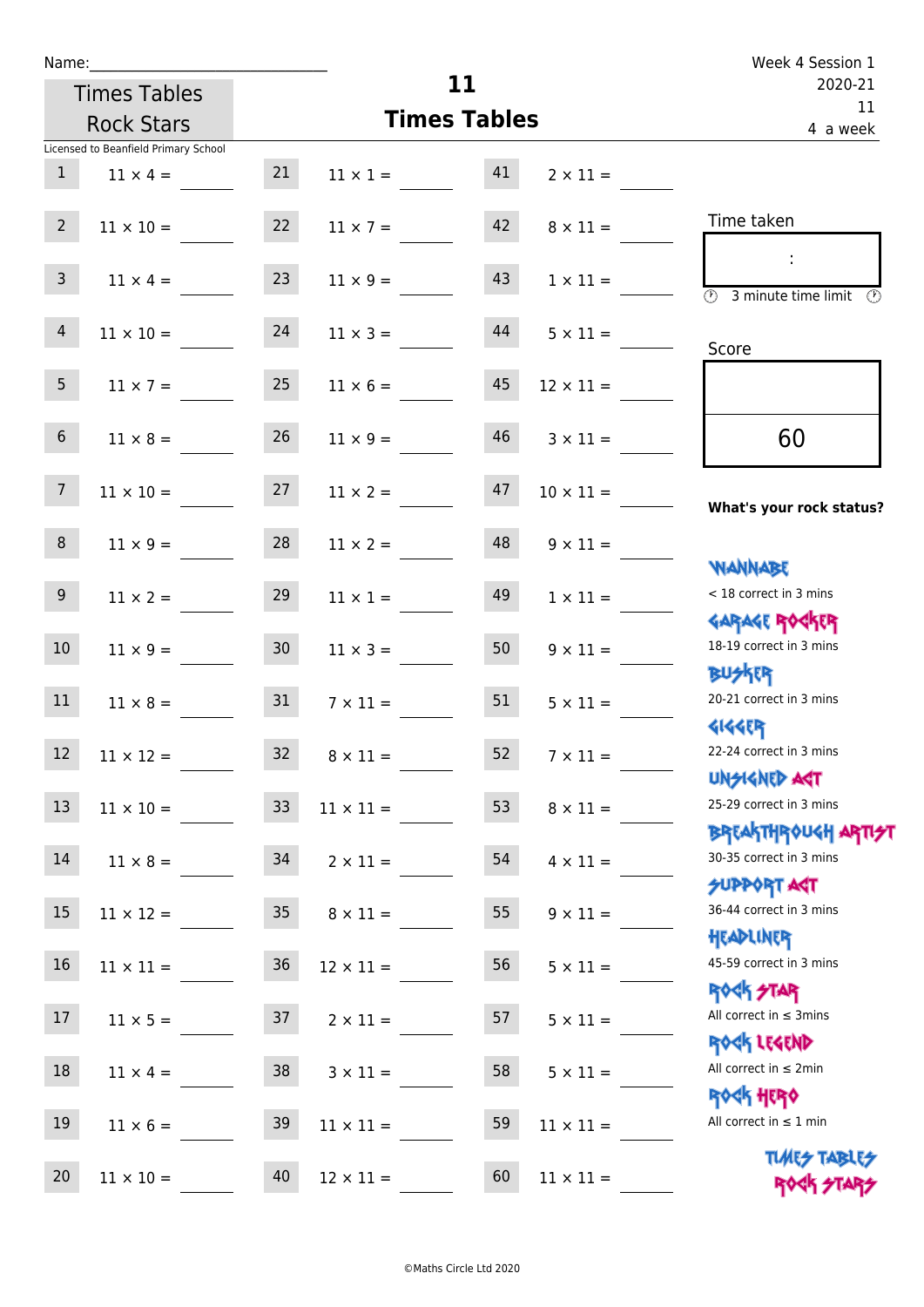| Name:          |                       |                                            |                      |                             |                            |               | Week 4 Session 2                                                                                                |
|----------------|-----------------------|--------------------------------------------|----------------------|-----------------------------|----------------------------|---------------|-----------------------------------------------------------------------------------------------------------------|
|                | <b>Times Tables</b>   |                                            |                      |                             | 11                         | 2020-21<br>11 |                                                                                                                 |
|                | <b>Rock Stars</b>     |                                            |                      |                             | <b>Times Tables</b>        |               | 4 a week                                                                                                        |
| $\mathbf{1}$   | 11<br>$\times$ 1      | Licensed to Beanfield Primary School<br>13 | 11<br>$\times$ 5     | 11<br>25<br>$\times$ 9      | 11<br>37<br>$\times$ 11    | 49            | 11<br>$\times$ 12<br>Time taken                                                                                 |
| $\overline{2}$ | 11<br>$\times$ 9      | 14                                         | 11<br>$\times$ 4     | 11<br>26<br>$\times 2$      | 11<br>38<br>$\times$ 1     | 50            | 11<br>$\times$ 1<br>$\circled{r}$<br>3 minute time limit<br>$\mathcal{O}$                                       |
| $\overline{3}$ | 11<br>$\times$ 6      | 15                                         | 11<br>$\times 5$     | 11<br>27<br>$\times$ 6      | 11<br>39<br>$\times$ 3     | 51            | 11<br>Score<br>$\times$ 4                                                                                       |
| $\overline{4}$ | 11<br>$\times$ 6      | 16                                         | 11<br>$\times$ 11    | 11<br>28<br>$\times$ 3      | 11<br>40<br>$\times$ 10    | 52            | 11<br>60<br>$\times$ 11                                                                                         |
| 5              | $11\,$<br>$\times$ 11 | 17                                         | 11<br>$\times$ 7     | $11\,$<br>29<br>$\times$ 10 | 11<br>41<br>$\times$ 7     | 53            | What's your rock status?<br>11<br>$\times$ 6<br><b>NANNABE</b>                                                  |
| $6\,$          | 11<br>$\times$ 1      | 18                                         | 11<br>$\times$ 3     | 11<br>30<br>$\times 2$      | 11<br>42<br>$\times$ 9     | 54            | < 18 correct in 3 mins<br>11<br><b>GARAGE ROCKER</b><br>$\times 6$<br>18-19 correct in 3 mins<br><b>BUSKER</b>  |
| $\overline{7}$ | 11<br>$\times$ 5      | 19                                         | 11<br>$\times$ 10    | 11<br>31<br>$\times$ 1      | 11<br>43<br>$\times$ 9     | 55            | 11<br>20-21 correct in 3 mins<br>$\times$ 8<br><b>4144EP</b><br>22-24 correct in 3 mins                         |
| $\,8\,$        | $11\,$<br>$\times$ 4  | $20\,$                                     | 11<br>$\times$ 9     | $11\,$<br>32<br>$\times$ 10 | 11<br>44<br>$\times$ 7     | 56            | <b>UNSIGNED AGT</b><br>$11\,$<br>25-29 correct in 3 mins<br>$\times$ 8<br><b>BREAKTHROUGH ARTI<del>S</del>T</b> |
| $9\,$          | 11<br>$\times$ 4      | 21                                         | 11<br>$\times$ 10    | $11\,$<br>33<br>$\times$ 12 | $11\,$<br>45<br>$\times$ 5 | 57            | 30-35 correct in 3 mins<br>$11\,$<br><b>SUPPORT AGT</b><br>$\times$ 11<br>36-44 correct in 3 mins<br>HEADLINER  |
| $10\,$         | $11\,$<br>$\times$ 9  | 22                                         | $11\,$<br>$\times$ 1 | $11\,$<br>34<br>$\times$ 1  | 11<br>46<br>$\times$ 9     | 58            | 11<br>45-59 correct in 3 mins<br>$\times$ 10<br><b>ROCK STAR</b><br>All correct in $\leq$ 3mins                 |
| $11\,$         | $11\,$<br>$\times 2$  | 23                                         | $11\,$<br>$\times$ 3 | 11<br>35<br>$\times$ 2      | $11\,$<br>47<br>$\times 2$ | 59            | ROCK LEGEND<br>$11\,$<br>All correct in $\leq 2$ min<br>$\times$ 4<br>ROCK HERO                                 |
| 12             | $11\,$<br>$\times$ 11 | 24                                         | 11<br>$\times$ 4     | $11\,$<br>36<br>$\times$ 3  | 11<br>48<br>$\times 8$     | 60            | All correct in $\leq 1$ min<br>11<br><b>TUARS TABLES</b><br>$\times$ 1<br>ROCK STARS                            |